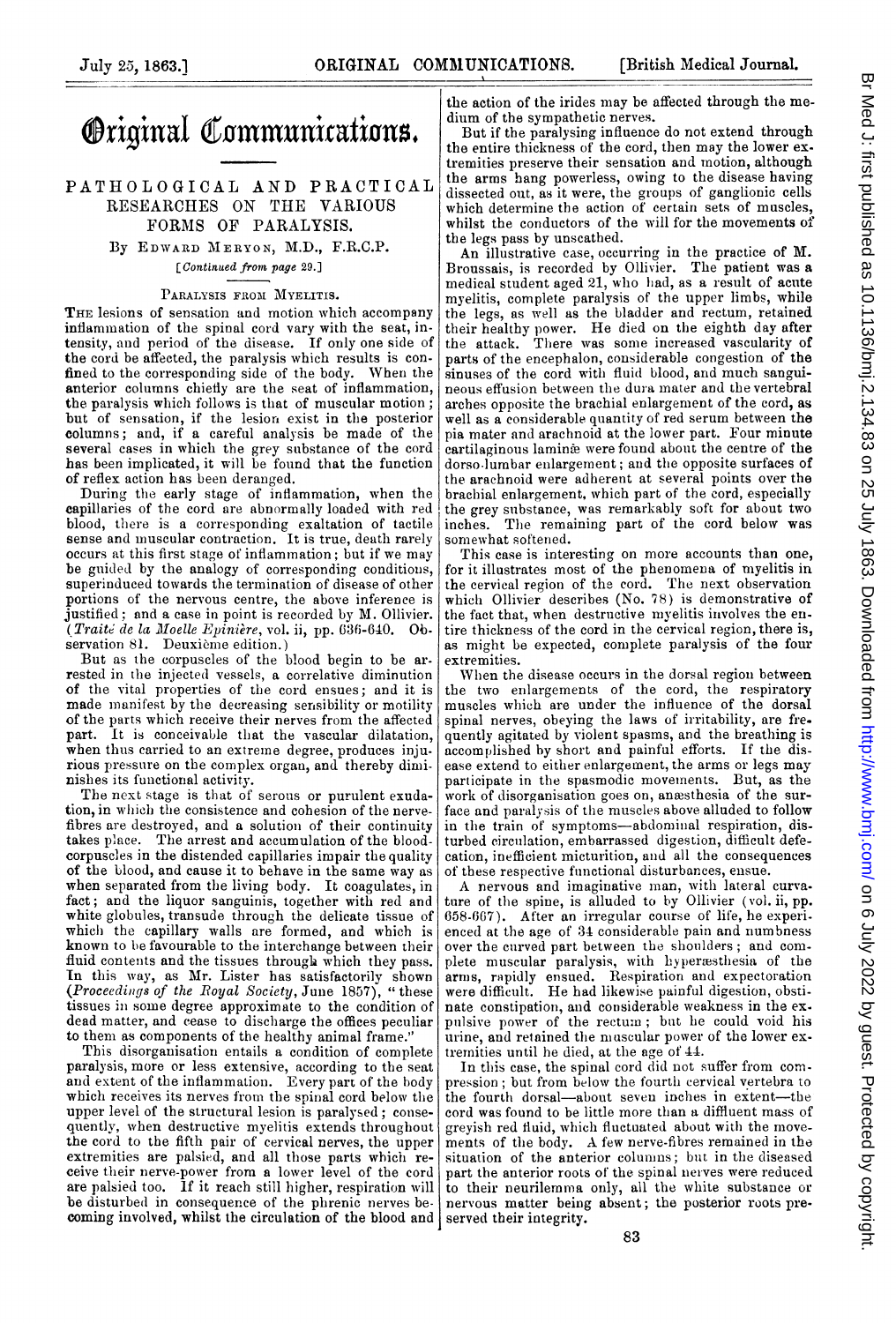The solution of continuity of the anterior columns was not complete; hence the case forcibly illustrates the independent function of each individual longitudinal nerve-fibre; and, in considering the change of structure above alluded to, it should be remembered that no part of the animal body changes so rapidly after death as the nervous tissue; so that the decomposed state in which the diseased portion of the cord was found might have resulted from a post mortem transformation; and that it was so appeared from the injected condition of the capillary vessels, which were left floating in the fluid mass-a degree of vascularity inconsistent with absolute destruction of both structure and function.

Dr. Nairne has recorded a more acute case in <sup>a</sup> boy aged 17, who had also an affection of the heart resulting from rheumatism, and in whom chorea existed. He was admitted into St. George's Hospital on the 27th of June, 1849. On the 3rd of July, he died; the convulsive movements lhaving ceased only some hours before his death.

On examining the body twelve hours after death, the spinal veins were found to be greatly congested; and a portion of the spinal marrow-an inch at least in length -opposite the third and fourth dorsal vertebrae, was white and reduced to a semifluid state. In the central part of this softened portion there was fluid; and the remainder was so thoroughly disorganised, that it was thought unnecessary to put any of it under a micro-scope. (Medico-Chirurgical Transactions, vol. xxxiv, scope. (Medico-Chirurgical Transactions, vol. xxxiv, p. 37.)

In these cases, where the lesion of the spinal cord is of such <sup>a</sup> nature as to intercept the transmission of the influence of the will from the brain, convulsive movements are apt to occur in the legs, and to continue for a long time even after the arms have become completely paralvsed. These plhenomena are doubtless owing to the excitement of disease reflected from the spinal marrow to the motor nerves of the lower extremities. And the same involuntary movements may be produced artificially by tickling the soles of the feet, whose nervous connexion with the brain is cut off by the destruction of <sup>a</sup> portion of the cord. The influence of the stimulus is transmitted to the spine by the incident nerves, and is reflected back by the motor nerves, thereby producing spasmodic contractions of the limb. Some interesting cases of this description are recorded by Dr. Budd in the twenty-second volume of the Medico-Chirurgical Transactions.

But when the disease is confined to the lumbar enlargement of the spinal marrow, the convulsive movements occur at an early period of the disease, and cease pari passu with the disorganisation of the cord. And for a time also the electro-muscular contractility is retained ;\* but eventually this latter property is almost always lost. In the same manner, if there be in the first stage spasmodic contraction of the sphincters of the rectum and bladder, the urine generally becomes alkaline from retention; and priapism not unfrequently results as a reflex action from a distended bladder; but this state soon gives place to a negative condition which is often ushered in by reflex spasms of the legs during defecation and micturition.

The characteristic symptoms of paralysis, as induced by destructive myelitis, are:

1. Pain over that portion of the back which corresponds to the seat of inflammation.

2. Lesions of sensation giving rise to feelings of for. mication, creeping, pricking, tingling, heat, or cold, to numbness or complete anesthesia.

3. A gradual anid progressive diminution of muscular

power, distinguishing it from the paralysis which the French have denominated " ataxie locomotrice progres sive".

4. An equable degree of paralysis in all the muscles which are implicated; for as in health the nerve-force is distributed to whole groups of muscles in an equal degree, so likewise is it annulled when the nervous centre is disorganised.

5. Convulsive and reflex movements of the paralysed muscles.

- 6. Spasm or paralysis of the rectum and bladder.
- 7. Alkaline urine. And finally,
- 8. The loss of electro-muscular contractility.

Be the cause of acute myelitis what it may, whether accidental violence, inordinate muscular exertion, the abuse of venereal pleasure, cold, tubercle, or any other cause, when paralysis has once supervened, there is great reason to fear that the inflamed portion of the cord has passed into a state of disorganisation, and that the disease is incurable. The prognosis, however, will in some degree depend on the precise seat of the disease. If it be in the cervical region, for reasons already stated, the *immediate* danger is greater than when in the dorsal; in this latter, again, the prognosis is more unfavourable than when the lower portion of the spinal marrow is affected; and when the patient retains the command over the motions of the rectum and bladder, and the acid character of the urine remains unchanged, the case is still more hopeful.

But in the dorsal portion of the spinal column there is an exceptional state of things, in consequence of the calibre of the canal, which is narrower and more closely adapted to the volume of its contents than any other part. In the cervical vertebræ, where the extent of motion between vertebra and vertebra is greater, the canal is of <sup>a</sup> triangular form, and large in proportion to the size of the cord. In the lumbar vertebræ, it is also triangular and capacious; and the dura mater is loosely connected with the bony canal. A considerable space, moreover, is left between the opposed surfaces of the arachnoid, so as to allow of a sufficient play of one surface on the other; and thus, at the greatest extent of natural curve, no pressure can take piace. Not so, however, with the dorsal vertebræ, the mechanism and articulation of which conspire to limit motion; and there the cord is closely enveloped in its membranes, which more completely fill the canal. This construction of the spine was first described by Mr. Earle (On the Mechanism of the Spine, Philosophical Transactions, 1822, part ii, pp. 276-283), to explain a circumstance which had been noticed in diseases affecting the vertebra; namely, "'that the symptoms of irritation and inflammation of the spinal marrow are much more early manifested, and are generally more serious in their consequences, when the dorsal vertebræ are affected, than when either the cervical or lumbar are the seat of disease. In the former case, the slightest congestion or effusion is often productive of serious symptoms, from the canal being smaller and more completely filled with the marrow and its membranes; whilst, in the latter description of cases, from the greater capacity of the canal and looseness of the membranes, considerable effusion. may exist, without at first producing any marked svmptoms, more particularly in the lumbar region"; where, from other circumstances already explained, pressure isless dangerous to life.

In all cases of paralysis dependent on myelitis, both diagnosis and prognosis are greatly assisted by <sup>a</sup> knowledge of every antecedent and concomitant circumstance connected with the particular instance. In the acute. form, every characteristic sign is well marked, and the disease runs a rapid course. M. Ollivier gives, as an average, from three to four days ;\* but, in some chronic

<sup>\*</sup> To determine the amount of muscular excitability, M. Duchenne<br>of Boulogne places the moistened conductors of his volta-Faradiac<br>apparatus on each side of the belly of a muscle, and thus ascertains<br>the amount of electro-

<sup>\*</sup> An interesting case of paraplegia from acute myelitis, which was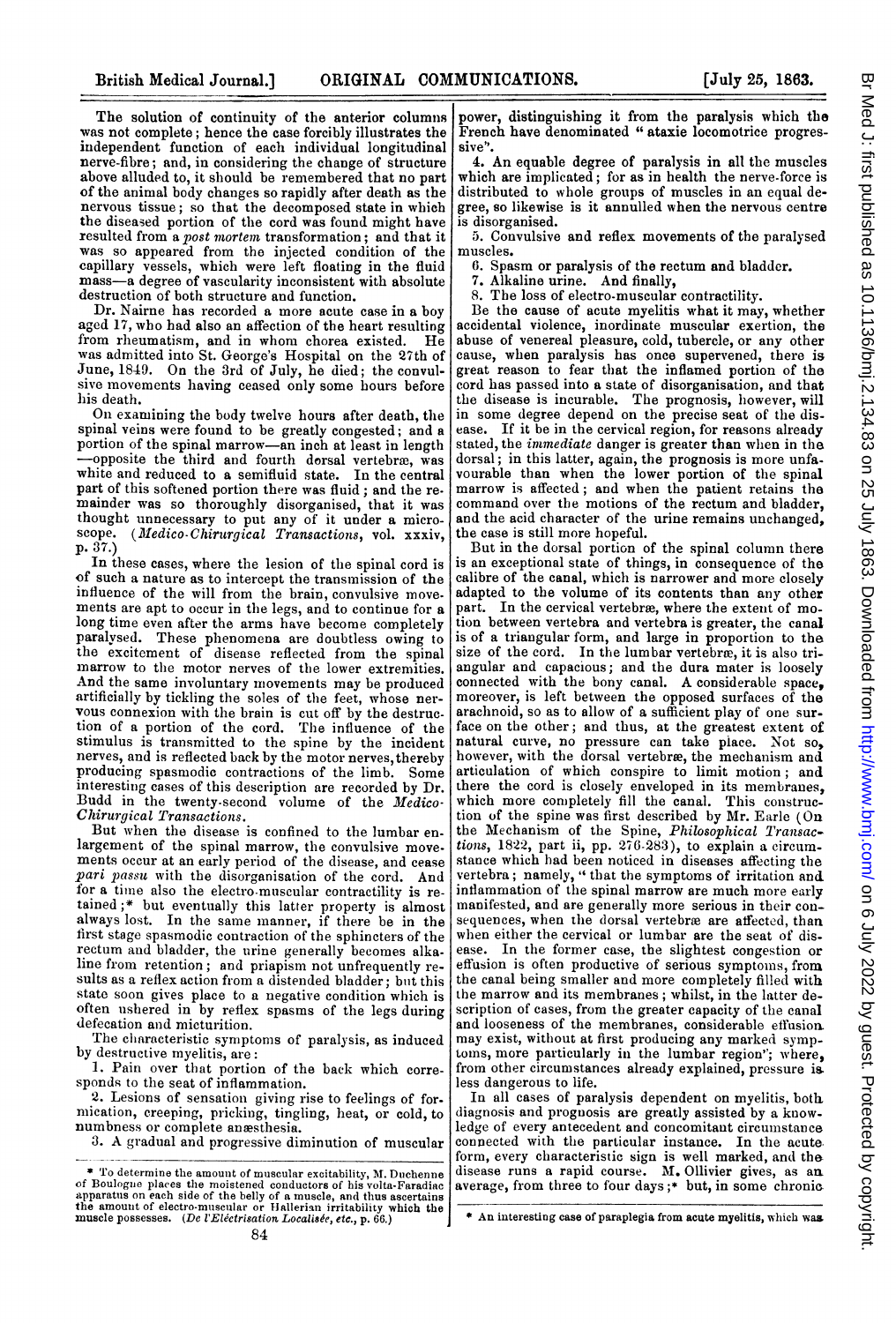cases, the pain in the back is sometimes scarcely noticed, notwithstanding that the structural change in the cord may pass through every stage of disorganisation. An example is quoted by Dr. Abercrombie from Professor Bréra.

Such cases, in which a progressive weakness is the only symptom antecedent to complete paralysis, are usually called non-inflammatory; and the morbid result is for the most part a white softening of the spinal cord; but ramollissement is very seldom observed where pain has not previously existed; and, in the great majority of cases, <sup>I</sup> am disposed to think that it depends on an inflammatory origin. Lallemand of Montpellier, whose investigations were in a great degree confined to young and vigorous persons, regarded every case of softening as the result of hyperæmia, extravasation, and endogenous formation of pus; whilst Rostan, whose observations were confined almost exclusively to the aged, maintained that the structural lesion in question might occur without a trace of congestion, infiltration, or morbid secretion; but that it results from a diseased state of the arteries, and, consequently, from an imperfect nutrition of the part to which those arteries are distributed.

It is probable that both views contain the elements of truth, and that softening may depend on inflammation, exudation, and alteration of the connective tissue of the cord; and that it may be produced also by a diseased condition of the arteries and of the coats of the capillaries, whereby the mutual intercharnge between the blood and the tissues is interrupted.

Fortunately the question is of no great practical importance; for, as a general rule of treatment, it may be stated that as long as the affected muscles are convulsed, rigid, and irritable, the use of antiphlogistics and counterirritants is indicated; but when the ineans which are calculated to subdue the stage of excitation have failed to arrest the further progress of disease, and paralysis supervenes, stimulants are the only remedies which have the power of restoring to functional activity those nerve-cells and conducting fibres which are not irretrievably destroyed.

And of all stimulants with which we are at present acquainted, electricity and strychnine are unquestionably the most potent and the best.

M. Barbier, of Amiens, first suggested the secale cornutum as <sup>a</sup> remedy possessing the same power as that of strychnine, but in a more manageable form; and M. Payen, of Aix, reasoning on the special action which the secale appears to have on the nervous system,--producing, as it does, feelings of tingling and involuntary spasmodic movements of the legs-tried its effects in paraplegia, and in many cases with the most encouraging result. From repeated and careful observations, he concluded that where neither great pressure, beyond that which simple congestion produces, nor disorganisation of the spinal cord exists, its remedial power is very great. In one case of paraplegia complicated with paralysis of the rectum and bladder, the healthy function of these latter<br>organs was completely restored. At the Bicêtre, M. Guersant has had miuch experience of its action, and has established the fact of its efficacy as a means of resuscitating muscular contractility of the rectum and bladder, and of assisting the latter organ to expel the remains of calculus left after lithotrity. (Journal de Chimie Mé-dicale, June 1839.) The interesting question, however, which suggests itself, from our knowledge of the pro-<br>perty of ergot of rye in arresting uterine hæmorrhage is, whether its special agency may not be on the sympathetic system, and consequently on the vaso-motor nerves ? The gangrene which it produces points to that particular action, and a distinguished physiologist affirms that

be has seen the diminution in the calibre of blood-vessels of the pia mater of the spinal cord take place in dogs after they had taken large doses of ergot of rye; and that the reflex power of the spinal cord becomes very much diminished under its influence. (Lectures on the Diagnosis and Treatment of the Principal Forms of Paralysis of the Lower Extremities. By C.  $\mathbb E$ . Brown-Sequard, M.D. P. 78.) And yet the prolonged use of the ergot produces convulsive affections of the face and hands, and in some cases absolute opisthotonos: results entirely at variance with the growing opinion of the effects produced by a diminished supply of blood to the spinal marrow. But we are not called upon to discard a remedy because we cannot entirely explain its mode of operation; neither should we disregard the experience of men like Guersant, Trousseau, and Brown-S6quard, from whom we have every encouragement to depend on the ergot of rye in chronic myelitis, especially when the pelvic viscera are implicated in the paralysing influence. I bave given the æthereal tincture in doses of from ten to twenty drops twice or three times a day, and certainly with advantage; but I have not experienced the relief to reflex convulsions from it which I have been led to expect, and have therefore trusted to prussic acid, digitalis, and belladonna for that purpose.

After the local pain in the back has been subdued by the regular and repeated application of two or three leeches to the painful part, followed by <sup>a</sup> large warm poultice over the whole length of the spine, and a belladonna plaister of equal length to follow it; or an occasional blister on each side of the spine, together with mild warm purgatives if necessary, <sup>I</sup> have found no remedy so effectual as strychnia in the dose of one-twentieth of a grain, repeated more or less frequently (twice or three times a dav), according to the evidence of its action.

Electricity, after the activity of inflammation has been subdued, is <sup>a</sup> therapeutic agent of great value; and my own experience has convinced me that the continuous current of galvanic electricity is just as efficacious as the induction or intermittent current.

Whether galvanism or electro-magnetism be employed, no high degree of tension is required for the restoration of muscular power; on the contrary, <sup>I</sup> suspect that the favourable course of many <sup>a</sup> case has been retarded by the employment of strong currents, and that Pfluiger's experiments may be contemplated with advantage.

But when disorganisation of the spinal cord has become an accomplished fact, the disease is incurable. The exigencies of the patient, however, are not the less pressing on the careful attention of the physician, and in nothing more so than in the protection which is called for against bed-sores, which will sometimes occur in spite of the greatest care.

Spinal congestion and inflammation may result in apoplexy, or the formation of a blood-clot in the cord itself, or on its surface; but paralysis is not an invariable attendant on such extravasation unless it be in the substance of the cord. Such cases are extremely rare, but when they have occurred, the clot has generally been found in the cervical region; and, according to Rokitan. sky, in the grey substance of the cord. Dr. Abercrombie has given a summary of nine cases, in five of which the extravasation existed on the surface, and convulsions, without paralysis, were the principal symptoms. In four others, the cord being more or less implicated, paralysis ensued.

Paralysis may likewise supervene from induration of the spinal marrow, which is not an unfrequent result of chronic myelitis. The preternatural consistence is generally confined to the columns of the cord, and the cervical region is by far the most frequent seat of the affection. This structural change is probably due to a peculiar condition of the blood, or of the extravasated fluid from the blood, which becomes converted into an abnormal fibroid tissue, the deposition of which, in the interstices

caused by the action of cold on the body, and which lasted six days, is reported by Dr. Burrows in the Medical Times and Gazette, vol. XXII, p. 331. M. Ollivier records a case of chronic myelitis, the duration of which was fifteen years. (Tome ii, Observation 92, p. 685.)